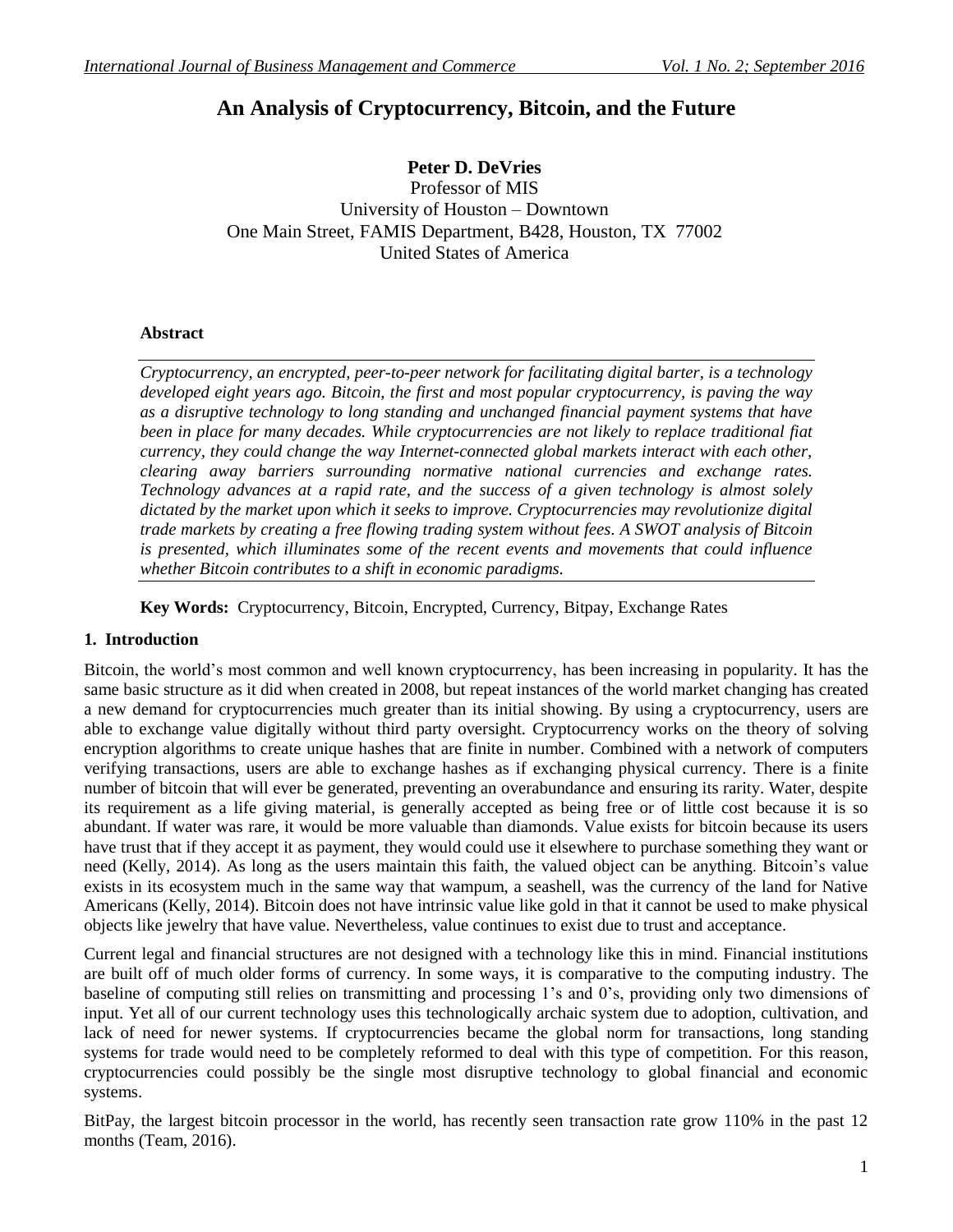Transaction increase is an indicator of user acceptance growing. The conditions for Bitcoin"s widespread adoption could be described as a "fire triangle". Where fire needs fuel, oxygen, and heat to exist; Bitcoin needs user acceptance, vendor acceptance, and innovation to ignite. Without all three aspects, bitcoin may not truly become a legitimized mainstream currency. Bitcoin is currently experiencing an increase in user acceptance and use, which is driving the other two aspects of the "fire triangle". Cryptocurrency"s adoption will be an important subject to watch in the future, as it could be a truly transformative technology that alters the way money is exchanged worldwide. Bitcoin"s increased adoption has been integrally tied to global market shifts. The current Internetfueled global market is very much entangled. If one regional market begins to plummet, it can easily drag the others with it. Bitcoin, like the Euro, can freely move across many national borders, creating an environment that promotes global trade, mutual prosperity, and even peace.

#### **2. Strengths**

Bitcoin has strength by design to make it a viable currency that has elevated it in status over the years, more notably the fixed limit of bitcoin that will exist. Bitcoin will be mined with diminishing returns every four years until the maximum number of bitcoins are reached: a total of 21 million (King, 2013). This aspect of Bitcoin is important for its value. Due to the limited amount of bitcoins, it will never become inflated from an overabundance of bitcoins. Also, bitcoin and other cryptocurrencies are generally regarded as being protected from inflation originating from national government changes or restrictions (Magro, 2016). This creates a "safe haven" for investors to put their wealth into, as it generally does not lose value based on inflation. Bitcoin is quickly showing its strength as a refuge against inflating national currencies. However, as is the case with most commodities, the price can fluctuate wildly based on many other external factors. The combination of demand for a safe haven option and its price volatility helped Bitcoin to become the best performing currency of 2015 using the US Dollar Index (Desjardins, 2016). This means that Bitcoin was the highest valued currency in the entire world at the end of last year. This is no small feat in a global economy with powerhouses like China and the United States running the landscape.



## **Figure 1**: **The Best Performing Currency of 2015**

*Source*: Desjardins, J. (2016, January 5)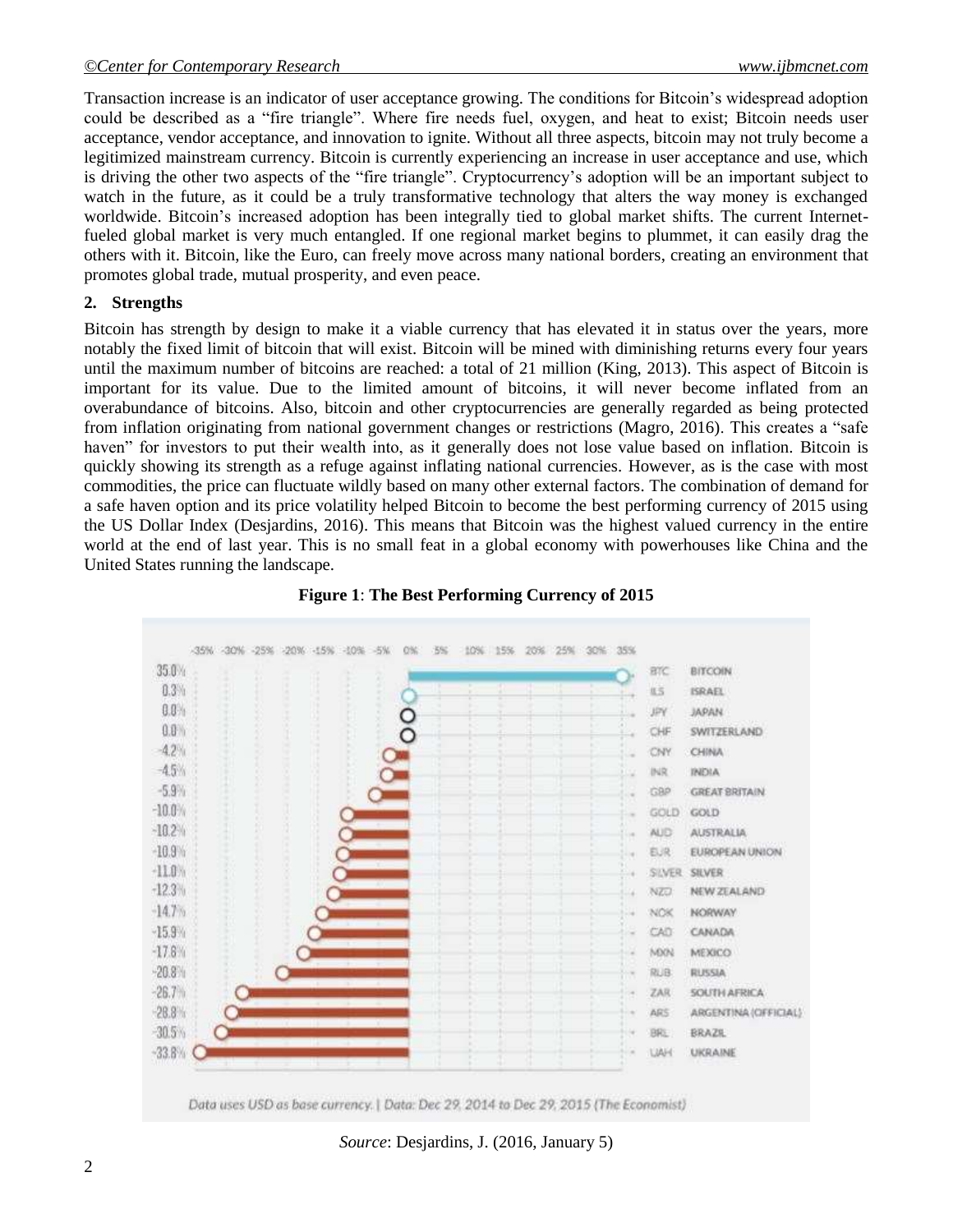South America has seen a huge increase in bitcoin transactions, increasing 510% from 2014 to 2015 (Bitcoin: A New Global Economy, 2015). Argentina is a hotbed for increased cryptocurrency usage due to its extremely high inflation rate and high population of unbanked citizens (Magro, 2016). In the past, Argentinians would convert their currency into US dollars to preserve their value. However, Argentina has recently put restrictions on how many US dollars its citizens can convert. As a result, both a black market for purchasing USD at a higher price and increased bitcoin adoption has arisen (Magro, 2016). The demand for Argentinians to keep their currency value has made itself very apparent, and cryptocurrencies are prominent legal vehicles to meet that demand.





*Source:*Bitcoin: A New Global Economy (2015)

Argentina"s situation is not an isolated case. Over and over again, investors have seen global markets crash (generally for political reasons), and crypto currencies increase in value and usage. The United Kingdom has recently voted to leave the European Union, popularized by the term "Brexit". Before the vote, the price of bitcoin dropped almost 15% (Bovaird, 2016). After the UK voted to leave, the price skyrocketed from \$550 to \$650 a day later. Inversely, the world"s globally traded markets saw a significant drop in value as investors lost confidence in what the Brexit vote would mean financially. Cryptocurrency is strong in this situation as being the only currency that can be purchased and sold expeditiously, and still be used worldwide. Other fiat currencies can be exchanged, but that activity requires visiting a money exchange in person, and that money cannot be spent unless it is accepted locally. For example, an American could not quickly exchange USD for Japanese Yen, then use that currency to make a purchase. They would have to visit a currency exchange, which may require driving to the nearest international airport. Secondly, once they"ve obtained the currency, they would have no way to use the Yen because it is not a locally trusted and recognized currency. This situation is not the case for Bitcoin (or any other cryptocurrency). To purchase bitcoin, one only needs to set up an online account with an online exchange, make their request, and the transaction is usually completed in minutes. Once the bitcoin is in their digital wallet, they would be able to make purchases from thousands of vendors worldwide. In this example, Bitcoin is the more viable solution as quick entry and exit for a currency that can quickly gain value. Other fiat currencies may become stronger and be more desired, but they cannot compete with cryptocurrencies' agility. Cryptocurrency is the disruptive technology that could be pushed into acceptance by investors who simply want a refuge from sinking global markets.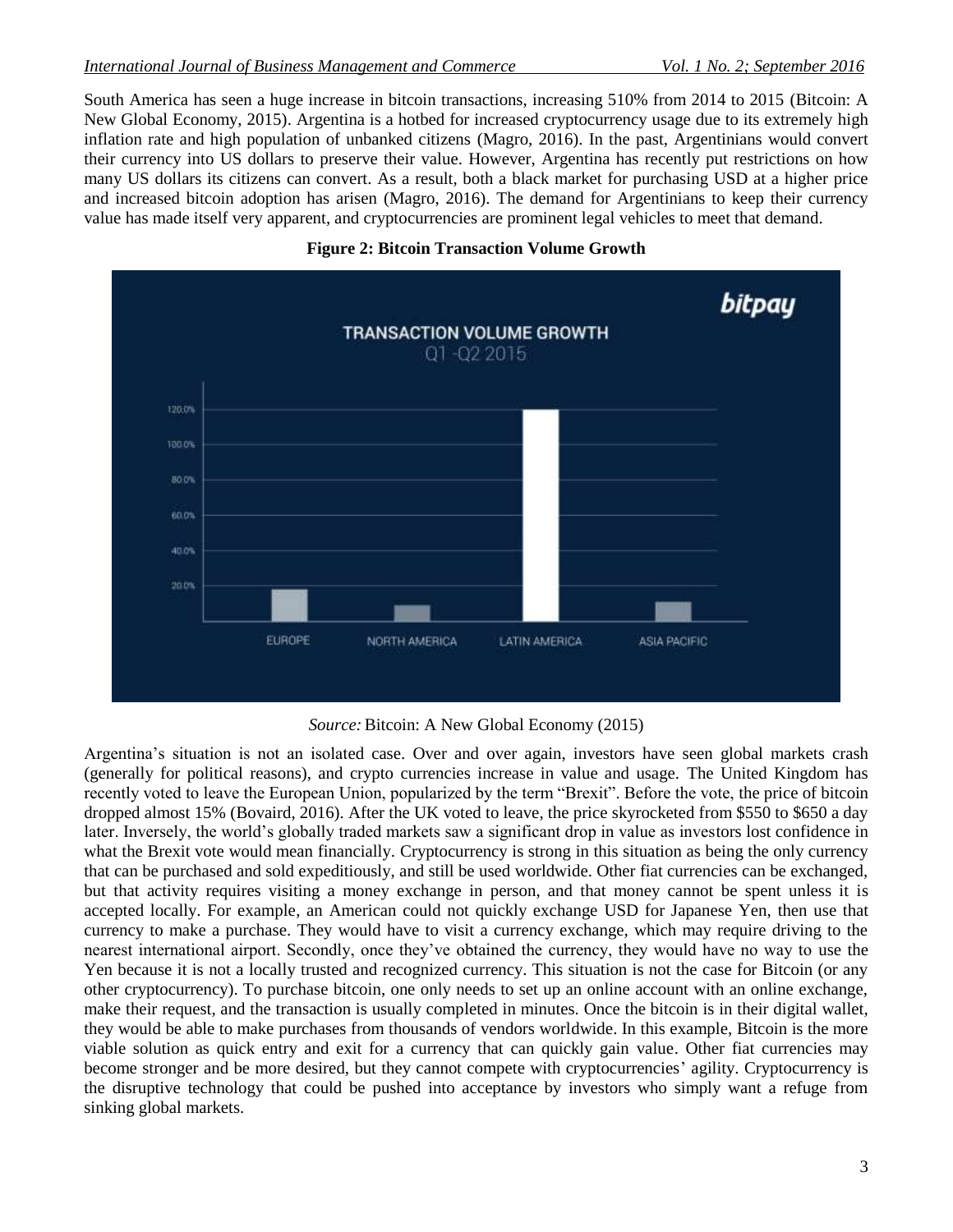An increase in Bitcoin flow will motivate vendor acceptance to accommodate customer needs. Theoretically, this would be a cyclical effect. As more vendors adopt cryptocurrency technology, more users will use it to capitalize on its benefits.

#### **3. Weaknesses**

Bitcoin has quite a few internal weaknesses that are part of its design and cannot easily be modified. The public ledger, or block chain, means that every user can see every transaction. There is semi-anonymity, in that the owners of bitcoin wallets cannot be identified outright, but it is slightly nerve-wracking for some potential adopters. The public block chain is shared with all users, which means that it is susceptible to attacks due to easy access (King, 2013). So far, the Bitcoin network has been subjected to multiple "stress tests" that were essentially DDoS attacks (Hileman, 2016). These "tests" were launched by exchanges and miners to attempt to prove a point about Bitcoin"s design: that the network cannot handle a high load transaction rates. The mere fact that the participants of Bitcoin's operation can bring the network down to prove a point is an unfortunate design feature of the code. These two aspects of Bitcoin"s design are integral to operation, and cannot be changed. Adoption by reluctant users must be in spite of these attributes.

Bitcoin has developed a questionable reputation through recent events. Stories like Silk Road can portray a negative image of digital currency in general, not just Bitcoin. Silk Road was an online marketplace buried in the dark-net, which allowed thousands of drug dealers and nearly a million customers to make illegal drug deals. Bitcoin was their primary means of transaction, due to the lack of government tracking and semi-anonymity. It ran from 2011 to 2013, and racked up nearly one billion USD in sales (Bearman, 2015). People want criminals to have justice meted against them, so the semi-anonymity attribute of bitcoin seems negative to law abiding citizens. Without positive marketing towards the value of semi-anonymity for normal users, the general user base will think that cryptocurrencies are only used by criminals.

Cryptocurrencies have also developed a reputation of having questionable security. Mt Gox, short for Magic the Gathering Online Exchange, was the world"s primary bitcoin exchange until it went bankrupt after it was robbed by hackers in 2011 of approximately 460 million USD (McMillan, 2014). The CEO and main programmer, Mark Karpeles, was not using version control for new code. He also would allow bug and security fixes to languish for weeks (McMillan, 2014). These security flaws and oversights allowed hackers to skim bitcoin from the exchange. This breach severely dropped Bitcoins value when users sold their bitcoin for fear of it getting stolen. Etherium, another form of digital currency, just recently suffered a similar form of theft to the tune of a 50 million USD hack (Price, 2016). These hacks are generally targeted at large holders of cryptocurrency that do not keep their security standards up to date. They are the main reason that the value of these currencies plummet, and do the most damage to the image of cryptocurrency. Until future organizations who exchange cryptocurrency understand how security flaws can lead to these attacks, these events will continue to hinder adoption.

Investors are beginning to realize that the bitcoin network has begun to stabilize, and immediate returns on investment are not guaranteed. The source code makes solving the algorithm more difficult starting in June 2016, increasing the cost of bitcoin mining. This is called a "halving event", and it cuts the number of bitcoin returned to miners by half. This could effectively push out 25% of the bitcoin network that is running older computer hardware, as it would cost more to operate the machines than would be earned from mining (Kar, 2016). This shift in the mining community could make the network less secure and more vulnerable to attack. It also makes it less likely for new miners to enter the network due to the higher overhead required and limited returns on mining. s the halving events continue, only the largest miners will exist until all of the bitcoin has been mined.

Cryptocurrencies" ability to be traded like a commodity can also be a weakness. Commodity based markets show a huge fluctuation in value from various events in the marketplace. This value fluctuation ultimately limits investor trust in the commodities. An unforeseen event could cause an investor to lose huge portions of money, decreasing investor trust. Also, determinates of bitcoin price have not truly been meted out, which creates an uncertain trading environment. Commodities are also prone to being traded by investors with a "buy low, sell high" mentality, which has overreaching effects to those who are using bitcoin for currency and create value fluctuations. Price volatility generates risk, which discourages both merchants and consumers from holding cryptocurrency for any significant length of time (PwC, 2015). Too much risk in lower"s consumer trust, which limits validation of legitimacy. Bitcoin"s price is also at risk from being in a shallow market, even though it has the highest capacity of all cryptocurrencies.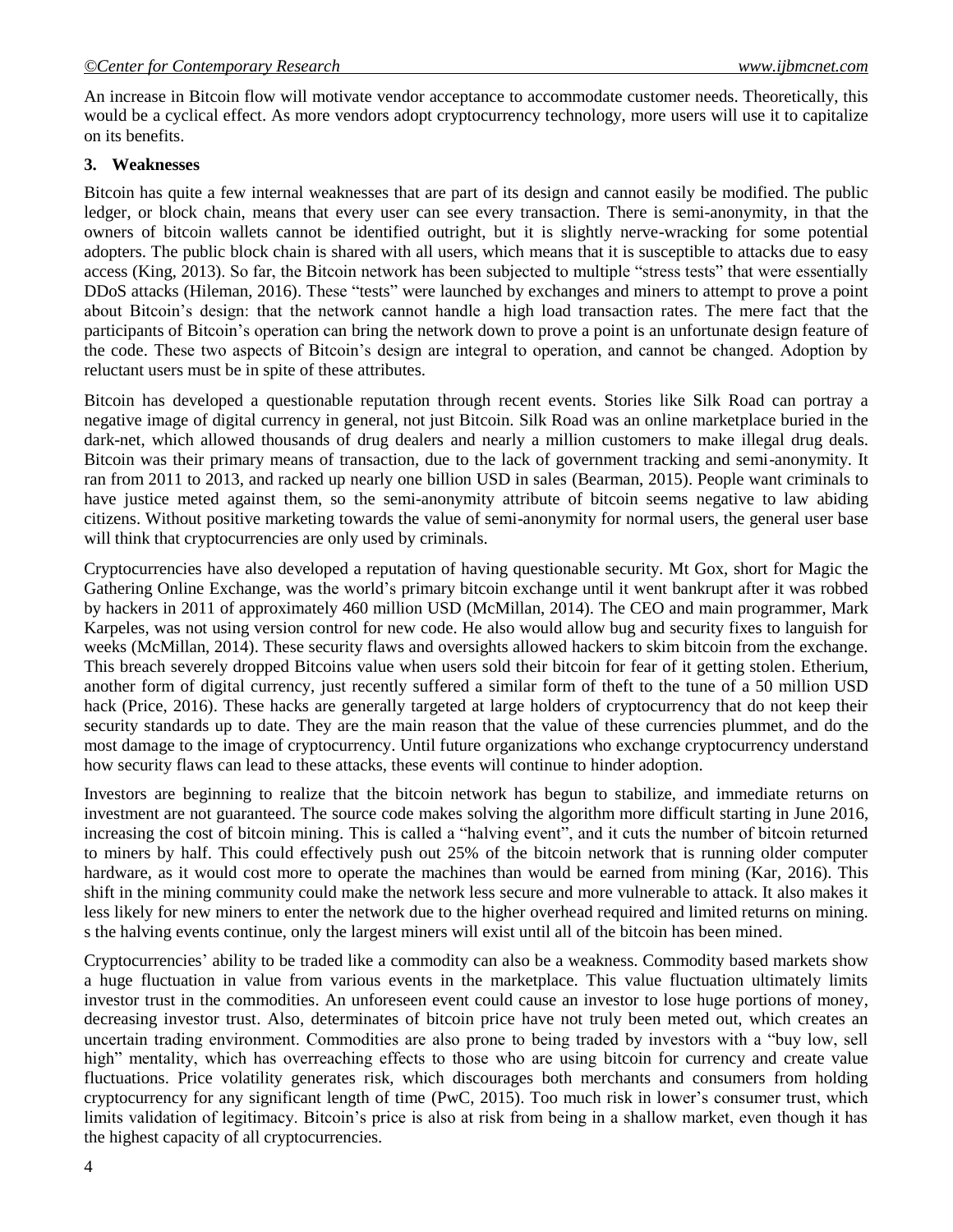An individual who desires to purchase a large amount of bitcoin would not be unable to without affecting the current price (Kasiyanto, 2016). This is exponentially greater for other cryptocurrencies, who have a much smaller capacity. Cryptocurrencies do not seem to be a mature form of currency in its current market and state. Further growth in capacity and adoption would theoretically alleviate this problem.

## **4. Opportunities**

Cryptocurrency is in a unique position as a forerunner in a possibly transformative technology to long standing financial systems. By its very nature, it is able to fill gaps in current financial technologies and be able to help solve traditional banking problems by being a peer-to-peer system. Napster, another peer-to-peer system, transformed the music industry by cutting out the middle man (Kelly, 2014). Transformative technologies start by solving a specific problem in an industry. For instance, cryptocurrencies are poised to help remediate the problems related to unbanked consumers. Significant portions of the population in developing countries are unbanked. In Latin America, 60% of 600 million inhabitants have no access to bank accounts (Magro, 2016). Bitcoin"s technology allows for individuals to exchange currency without needing a third trusted party, like a bank, to oversee the transaction. All that is needed to use Bitcoin is a mobile phone, which 70% of Latin Americans do have access to (Magro, 2016). Due to bitcoin"s ad-hoc networking capability, two users can trade bitcoin with each other by scanning QR codes displayed on their phones printed out by the application. This is a truly unique solution to a problem that has existed for many years for some people. This would invariably increase as the user base grows, so the demand for better cryptocurrency network and applications will come to the forefront. There is an enormous market for potential developers to create these applications, as this technology could affect any industry that relies on a trusted third-party clearing system (PwC, 2015). Any developers who increase usability through application and GUI improvements to bitcoin would be very successful. Bitcoin"s progression into becoming a transformative technology is driven by its ability to solve long standing problems, combined with a supportive and growing community of developers and users.

Businesses are beginning to see the value in using cryptocurrencies for international transactions, especially when transactions need to occur quickly in response to an emergency. Cryptocurrencies are solely positioned to solve this problem thanks to the speed and ease of transaction in the peer-to-peer system. Money can be wired internationally, but typically arriving days after being sent and not for the full amount (Team, 2016). The transaction can be hit with any number of unexplained fees as it crosses borders, making it difficult to send the correct amount to another business. A good example of this type of emergency need is an online company who is suffering from a denial-of-service attack and is looking to get immediate protection from a network security company (Team, 2016). In this scenario, speed is of transaction is of the essence, for every minute that the company"s website is down, profits are being lost. Cryptocurrency has a major advantage over traditional currencies thanks to its agility in making fast peer-to-peer transactions, especially in international business-tobusiness scenarios.

Internet marketplaces have been thriving and are true contenders to traditional brick-and-mortar stores. Amazon.com has grown to a degree that seems almost unexpected. They have even begun to hire "on-demand" delivery drivers, who use their own personally owned vehicle to deliver standard packages (Saito, 2016). This type of growth shows an attempt to further tighten control of the company"s logistics costs, which expand exponentially with increased business. Ebay.com already uses a paying system that is similar to Bitcoin called PayPal, and has been very successful in using it to facilitate all purchases made on its site. Silk Road was another example of a thriving online market, albeit it's very illegal nature. It connected buyers and sellers who mostly used bitcoin to complete transactions. This marketplace showed how a digital currency can connect buyers and sellers without much interference by presiding governments and still succeed. Online shopping is thriving, and bitcoin is poised to extend its reach with efficient and easy payments for both vendors and customers. General purpose online shopping for individuals accounted for nearly 23 percent of transactions processed by Bitpay in the second quarter of 2015 (Kasiyanto, 2016). Cryptocurrency has the advantage over traditional card-based for the vendor in that it eliminates those fees.

International laws regarding taxation have been passed recently, creating validity for cryptocurrency as a mainstream device. Laws regarding the taxation of cryptocurrencies are required before digital currency could be considered a truly valid form of transactions. Towards the end of 2015, the European Court of Justice announced that it viewed bitcoin transactions as exempt from value-added tax (Hileman, 2016). Steps like this will significantly increase cryptocurrency flow.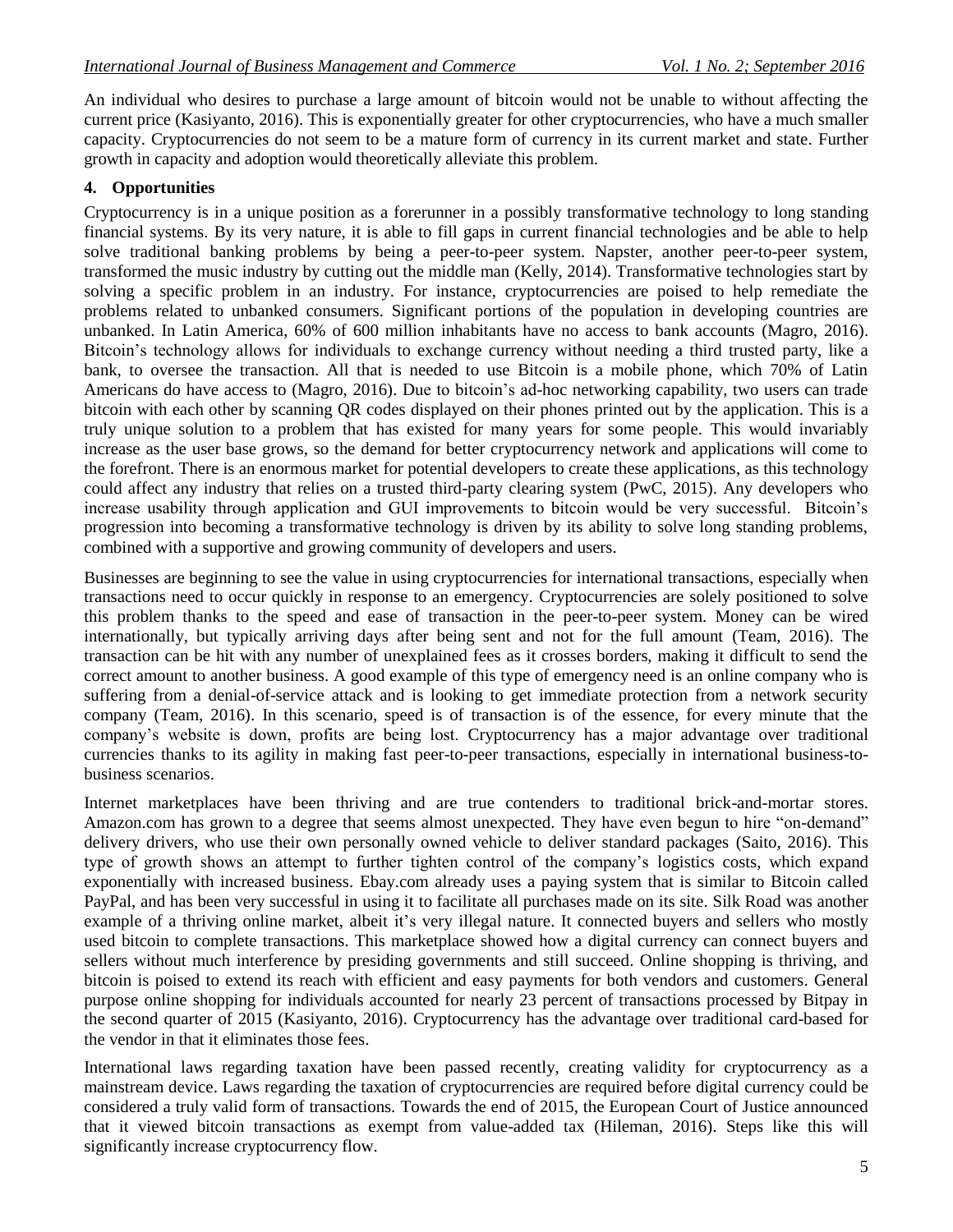Some users would refuse to use currency without knowing how it would affect their tax statements, regardless of what positive light in which they are viewed.

One of Bitcoin"s largest opportunities is that it can also act as a sort of commodity, similar to gold. The value of gold can spike considerably whenever an event threatens the balance of the global market, as we have seen with the Brexit vote. The precious metal saw an increase in value to a two-year high as investors became uncertain as to how the markets would react to the vote, using it as a safe haven (Reuters, 2016). The commodity market is a widely accepted form of trade worldwide, and cryptocurrency has seemingly begun to mimic the characteristics of gold. Gold has been a long standing holder of value, and that is based on the universal acceptance and trust of its value. Cryptocurrencies could potentially become a big player in the commodity market. They have a unique attribute of being purchased through a direct online mechanism, which creates easy entry for buyers. If bitcoin continues to be a valid refuge for inflating currencies, it will gain validity to investors and push deeper into becoming more mainstream.

#### **5. Threats**

Bitcoin has quite a few hurdles to clear for user acceptance to become widespread. The value fluctuations that plague cryptocurrencies puts doubt in users, as well as investors. Ultimately a limiting factor in cryptocurrency is general acceptance. [PWC]. Value fluctuations reduce trust that a consumer's value would be retained on a day to day basis, limiting faith in the currencies overall worth. In a survey performed by PwC, 83% of those surveyed had little to no familiarity of bitcoin (PwC, 2015). The lack of central ownership of cryptocurrencies means that any attempt to remediate this marketing problem using advertisements could theoretically help the investing company"s competition. This is not an ideal situation for a marketing plan. Cryptocurrencies have also seen fraud and theft, generally due to faulty system setups by exchange companies. These hacks generally make the news, and can easily convince the layman that they are unsafe locations to put their money. There is also a large gap in laws that cover the use of cryptocurrency. As long as cryptocurrencies remain in an area not generally covered by law, user acceptance will be limited. User's need to trust that any transactions using cryptocurrencies are legal and binding. Markets and governments are slow to react to the new technology. Ultimately, all of these factors limit consumer"s trust in bitcoin and cryptocurrency.

This lack of trust leads to issues with investors as well. The dead pool of failed startups has increased to 24, mostly citing "security" as the main reason for closure (Hileman, 2016). This metric could be considered a watermark for future investors to consider before investing in bitcoin. The Mt Gox and DAO hack shows how inattentive organization can not only lose millions of dollars" worth of digital currency, but can drop the value significantly. New startups now know that a haphazard and unplanned launch is ill-advised at best, and new market entry will be limited. This could ultimately hurt bitcoin, as development of better software is important to improve security and user acceptance. As obvious of a concern as it may seem, security implementation and fixes are both generally slow to adapt for any new technology. Even the DAO hack exploit was documented as a potential problem weeks before the attack (Price, 2016). One of the issues with security is that the decentralized nature prevents a unified effort to completely secure every server that runs the code. A unified front in the realm of cryptocurrency may need to rise before the peer-to-peer network would become truly secured. A standards committee similar to ANSI, the American National Standards Institute, may need to be appointed for cryptocurrencies to develop security standards beyond the bitcoin application requirements. This type of regulation could only be implemented at the cost of the freedom of peer-to-peer networks, and may cause independent miners to exit the market.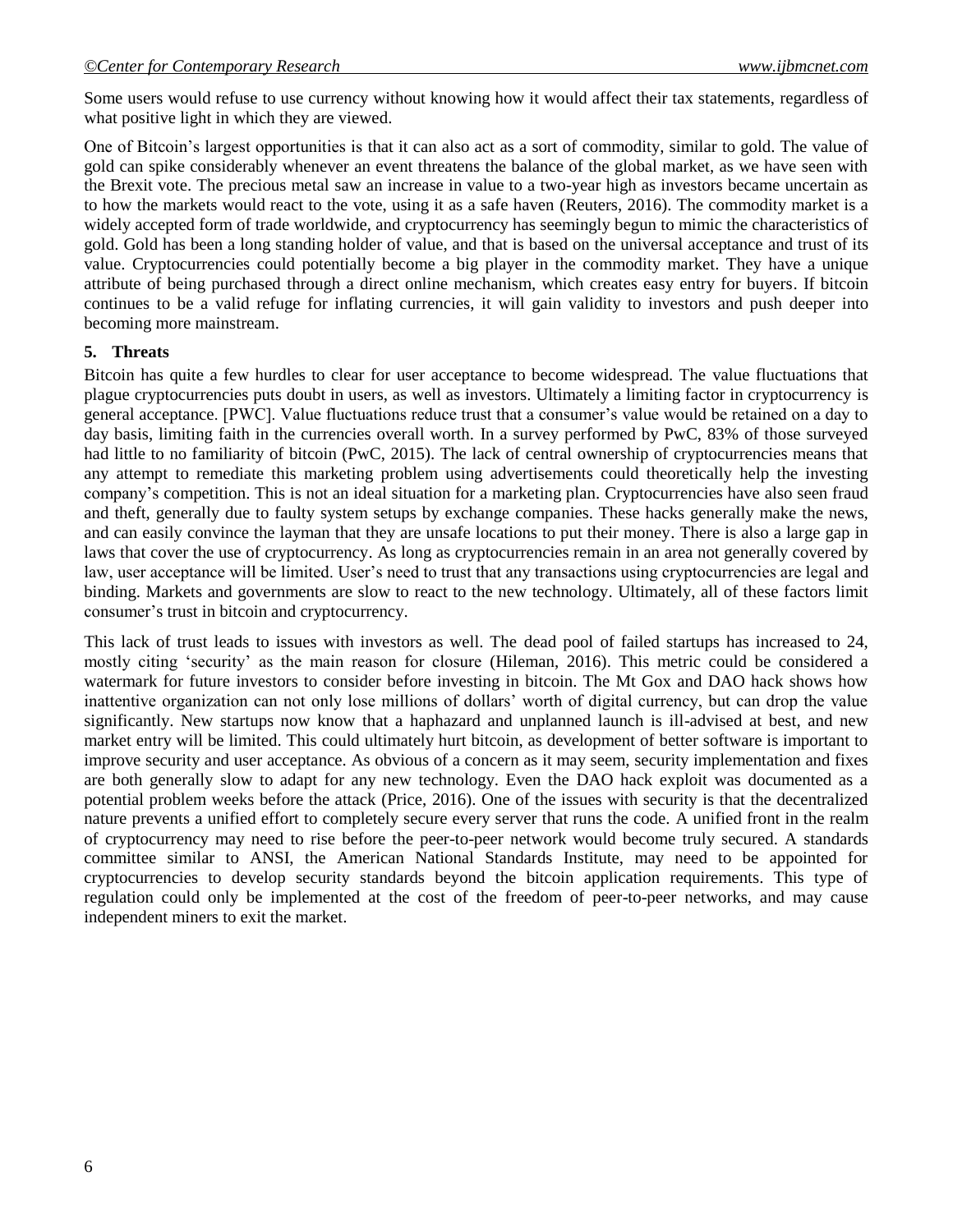

**Figure 3**: **Bitcoin 'Deadpool' Grows to 26 Startups**

*Source:* Hileman, G. (2016)

There are also competitors to cryptocurrency that are attempting to provide an alternative to digital currency. Apple is one of the main competitors with their product ApplePay. They are levering their infrastructure and hardware to give users the ability to charge their debit or credit cards associated to their iTunes account with their phones. Traditional credit card companies like Visa and MasterCard are happily joining ApplePay"s infrastructure as are allowed to keep their fees (Gerber, 2015). Bitcoin will always have a difficult time competing with these household names. PayPal has been very successful as the eBay exchanging system, and could potentially be moved into mobile payment. Companies like Apple, Google, and Amazon have entire marketing budgets with a foothold in the mobile application market, giving them a huge advantage over Bitcoin"s comparatively small time players. Mobile consumers want to be able to buy things with phones directly, and bitcoin would have a hard time rallying together as a community to beat out competitors.

Another serious threat to cryptocurrency is the maze of US regulations that would need to be traversed before mainstream user acceptance. The US government has yet to even classify what type of asset bitcoin is, which will prevent most market participants from adopting cryptocurrency-based business models (PwC, 2015). Cryptocurrency could be labeled as either a security, capital asset, commodity, or a currency, and each would have a different effect on how bitcoin is adopted. International views of bitcoin vary by country, but seems to be viewed positively based on Bitpay"s assessment of transactions. In Europe, transactions have reached an all-time high at 102,221 per quarter (Patterson, 2015), which may be the cause regulations being passed regarding bitcoin and cryptocurrency. Bitcoin transaction have become exempt from value added tax by the European Court of Justice, effectively recognizing it as a legitimate means of payment in Europe (Perez, 2015). This simply means that bitcoin transaction will not be taxed in Europe. While great news for European bitcoin users, other major markets are still missing crucial legislation regarding bitcoin taxation. Legislation in the United States could negatively affect how bitcoin transactions are processed, delivering a severe blow to legitimacy as a currency.

## **6. Conclusions**

Cryptocurrency seems to have move past the early adoption phase that new technologies experience. Even motor vehicles experienced this phenomenon. Bitcoin has begun to carve itself a niche market, which could help advance cryptocurrencies further into becoming mainstream; or be the main cause of it failing. Cryptocurrencies are still in their infancy, and it is difficult to see if they will ever find true mainstream presence in world markets.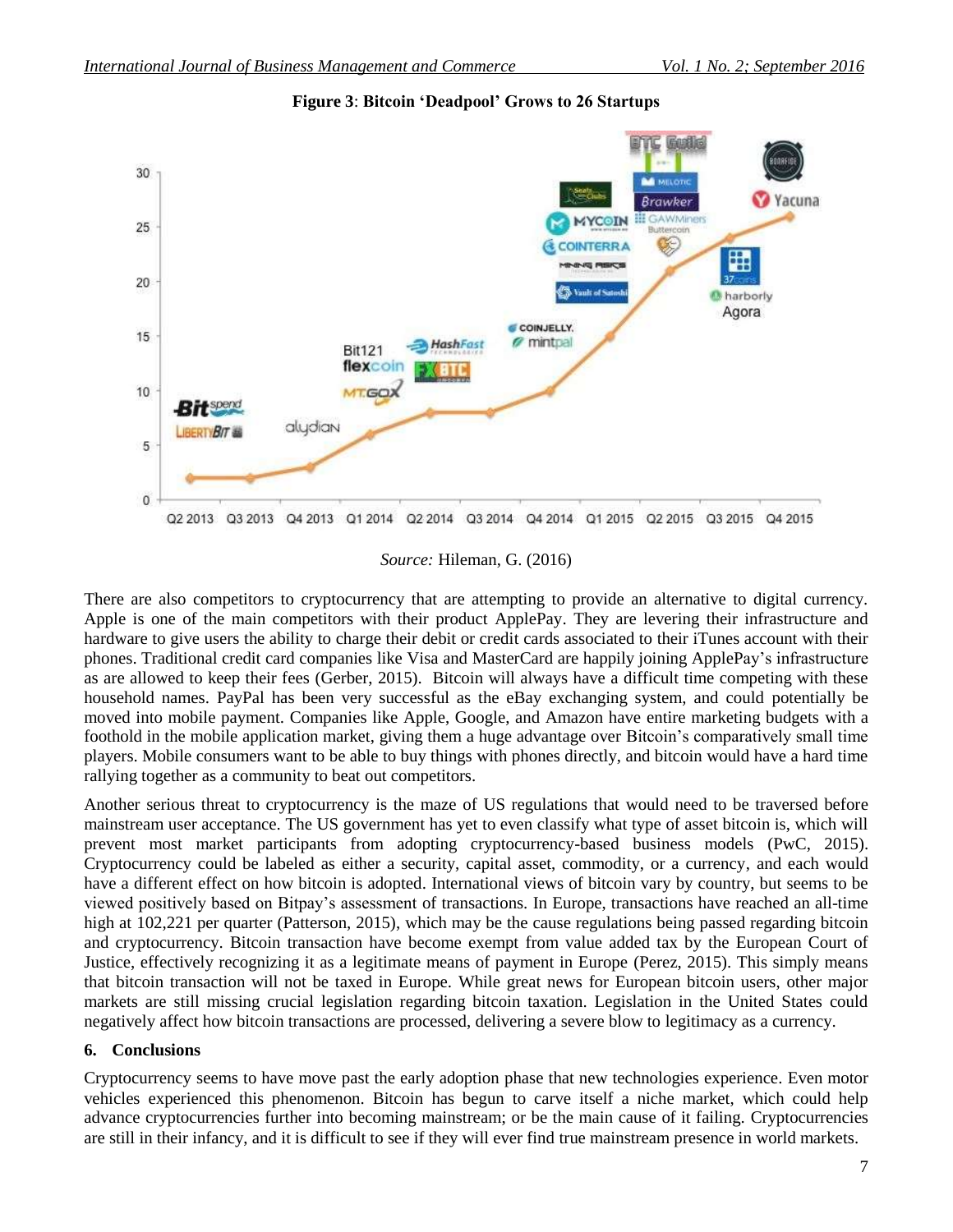The Bitcoin community is striving to push into the mainstream through innovation and solving old problems. Other forms of cryptocurrency have already emerged and have gained followings of their own, and each slightly different from Bitcoin and arguably as valid. Some nations like Iceland have even begun to start their own national cryptocurrencies (Hofman, 2014). It possible that the future holds a place for cryptocurrency as a major currency solution, and Bitcoin will be instrumental in paving the way for those currencies to flourish. The European and Latin America markets are exploding with Bitcoin transactions, signifying true validity. Further topics to explore regarding Bitcoin and cryptocurrencies are quite numerous. Extensive studies should be performed on the economic effects of Bitcoin"s effect on long standing fiat currency performance, and compare the results to countries that are beginning to adopt state-sponsored cryptocurrencies. The ability for cryptocurrency to perform micro transactions may allow it to bridge an economic gap that traditional state sponsored currencies would not be able to solve, but requires a much deeper market and economic analysis to determine. Also, the block chain technology that acts as Bitcoin's backbone has potential uses in other ways, such as smart contracts (Hileman, 2016). These contracts are programmed payments that occur when a set condition occurs. Predetermined payment contracts are normally carried out by an entire accounting department of a company, making this an extremely interesting topic of further transformation. Lastly, cryptocurrency is a product of using cryptography to create a digital property. The frontier of digital property was popularized by the music industry"s shift to a cloud-based infrastructure. This frontier is still fairly new and unexplored, mainly populated by different types of media. Other forms of digital property may become as popular as music and cryptocurrency. Eight years ago, digital money was completely unheard of, and the creator of Bitcoin single handedly changed that. Cryptology, the root science beneath bitcoin and all cryptocurrencies, may be the mechanism behind the frontier for new and exciting digital inventions.

#### **7. References**

- Bearman, J. (2015, May). The Untold Story of Silk Road, Pt. 1. Retrieved from Wired.com Website: https://www.wired.com/2015/04/silk-road-1/
- Bitcoin: A New Global Economy. (2015, August 4). Retrieved July 2016, from BitPay, Inc. Website: https://blog.bitpay.com/bitcoin-a-new-global-economy/
- Bovaird, C. (2016, June 24). Bitcoin Rollercoaster Rides Brexit As Ether Price Holds Amid DAO Debacle. Retrieved June 2016, from CoinDesk Website: http://www.coindesk.com/bitcoin-brexit-ether-pricerollercoaster/
- Desjardins, J. (2016, January 5). It"s Official: Bitcoin was the Top Performing Currency of 2015. Retrieved from The Money Project Website: http://money.visualcapitalist.com/its-official-bitcoin-was-the-topperforming-currency-of-2015/
- Gerber, R. (2015, January 29). Why Apple Pay And Dollars Are Killing Bitcoin. Retrieved from Forbes Investing Website: http://www.forbes.com/sites/greatspeculations/2015/01/29/why-apple-pay-and-dollars-arekilling-bitcoin/#23ac58a0b4b6
- Hileman, G. (2016, January 28). State of Bitcoin and Blockchain 2016: Blockchain Hits Critical Mass. Retrieved from Coindesk Website: http://www.coindesk.com/state-of-bitcoin-blockchain-2016/
- Hofman, A. (2014, March 6). The Dawn of the National Currency An Exploration of Country-Based Cryptocurrencies. Retrieved from Bitcoin Magazine Website: https://bitcoinmagazine.com/articles/dawnnational-currency-exploration-country-based-cryptocurrencies-1394146138
- Kar, I. (2016, June 30). Everything you need to know about the bitcoin "halving" event. Retrieved from Quartz website: http://qz.com/681996/everything-you-need-to-know-about-the-bitcoin-halving-event/
- Kasiyanto, S. (2016). Bitcoin's potential for going mainstream. Journal Of Payments Strategy & Systems, 10(1), 28-39.
- Kelly, B. (2014). The Bitcoin Big Bang : How Alternative Currencies Are About to Change the World.
- King, R. S. (2013, December 17). By reading this article, you"re mining bitcoins. Retrieved from Quartz.com Website: http://qz.com/154877/by-reading-this-page-you-are-mining-bitcoins/
- Magro, P. (2016, July 16). What Greece can learn from bitcoin adoption in Latin America. Retrieved July 2016, from International Business Times Website: http://www.ibtimes.co.uk/what-greece-can-learn-bitcoinadoption-latin-america-1511183